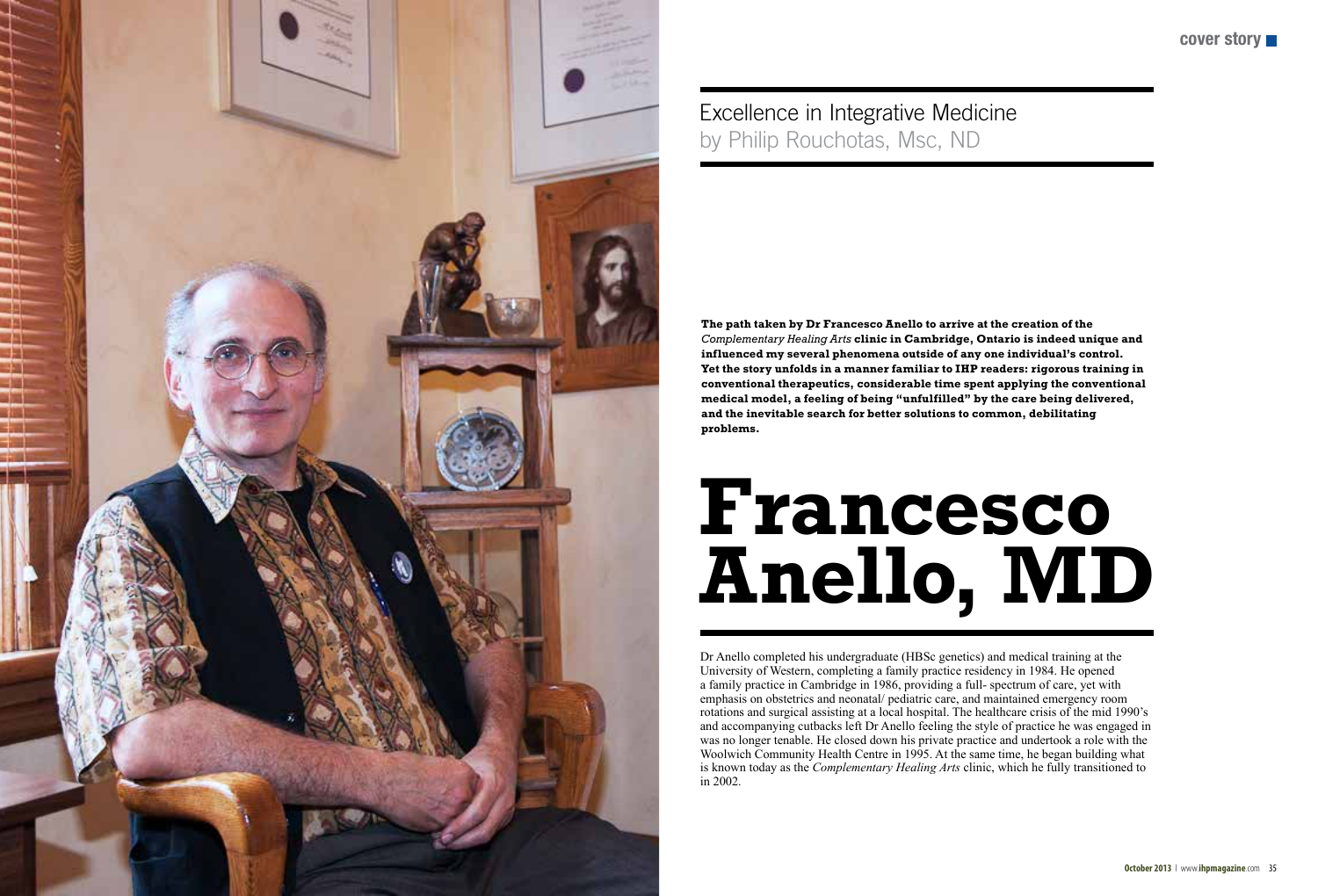**cover story**



Dr Anello always maintained an active interest in integrative medicine. His original conventionally- focused facility in 1986 was seeing a lot of obstetrics patients, and quickly his clinic gained a reputation as being "midwife friendly". In Dr Anello's words, "a holistic perspective on birthing was required… people were wanting it, asking for it". His work during a locum in the town of St Jacobs served as an excellent introduction to more holistic birthing practices, as he served a large Mennonite community within the town. The roots of Dr Anello's interest in integrative medicine began much earlier, however. During his last year of medical school, Francesco spent six months in India delivering a rotation in obstetrics and infectious disease. He met up with an individual he described as a "wandering healer" whom he spent the majority of the trip with, and was introduced to the art of meditation. Shortly after his return to Canada, Dr Anello continued his pursuit of training in integrative medicine through a channel familiar to most integrative MD's; the seminars hosted by Jeffrey Bland and Alan Gaby.

The clinic is situated in a stunning, large home on a main street in Cambridge, Ontario. An initial visit with Dr Anello is a one- hour intake, involving a complete medical history, a battery of common lab tests, and discussion of one or two relevant integrative diagnostic tests. Subsequent visits review relevant laboratory outcomes, an individualized treatment plan specific to the patient is created, and Dr Anello plus the impressive support staff of the facility implement recommendations as a team. The clinic performs a large number of IV therapies, used to address a wide array of patient concerns. Chief among them is the reputation the clinic has garnered as a facility of cardiovascular disease management, with IV EDTA emerging as among the most relied upon interventions.

The team at the *Complementary Healing Arts* clinic is as diverse and skilled as the clinic's founder. Marianne Anello brings a wealth of clinical experience as an RN in a broad array of hospital settings including ER and pediatric nursing. At

the facility Marianne oversees laboratory testing and IV therapies. Michael Reid is an ND graduated from CCNM. He beams with praise and admiration for Dr Anello, describing him as a gifted, selfless, and extremely knowledgeable practitioner of integrative medicine, sighting his time with Dr Anello as largely responsible for the skillset he possesses today as an ND. Alex Audette is an Asian- trained physician of traditional Chinese medicine. In addition to conventional TCM practices, Dr Audette delivers Japanese deep tissue lymphatic drainage at the facility, a labour- intensive, hands on form of acupuncture that may be time consuming yet delivers important outcomes quickly for patients. The clinic also boasts highly skilled and experienced practitioners in psychotherapy (Kristin Trotter), and registered nutritionist (Donna Reik). Trudy Schneider rounds out the team by acting as office manager.

Dr Anello did not let me spend much time getting to know about his style of practice. Instead, he would make a comment about some new happening in the world of medicine, and I would eagerly delve into the topic mostly out of personal interest. It began with a discussion of Dr Garth Nicolson, a researcher from Anderson, Texas who is responsible for coining the term "golf war syndrome", a phenomena whereby it is hypothesized a mycoplasma organism was weaponized and used against US soldiers. The organism is believed to be responsible for chronic fatigue, chronic rheumatic pain type syndromes common among soldiers who served in the golf war. Dr Nicolson has developed a private lab that tests for the mycoplasma organism, and advocates for the use of intermittent doxycycline for treatment of the disorder. Most astonishing to me, a handful of days before my interview with Dr Anello, a surgeon from the US was claiming  $50\% +$ of individuals seeking back surgery for chronic pain can avoid the surgery entirely with an aggressive six month course of antibiotics.

I asked Dr Anello about the CPSO, and whether or not he has faced controversy from them. He described a few inquiries, all of which occurred in his first 10 years of practice. I was then immersed in a